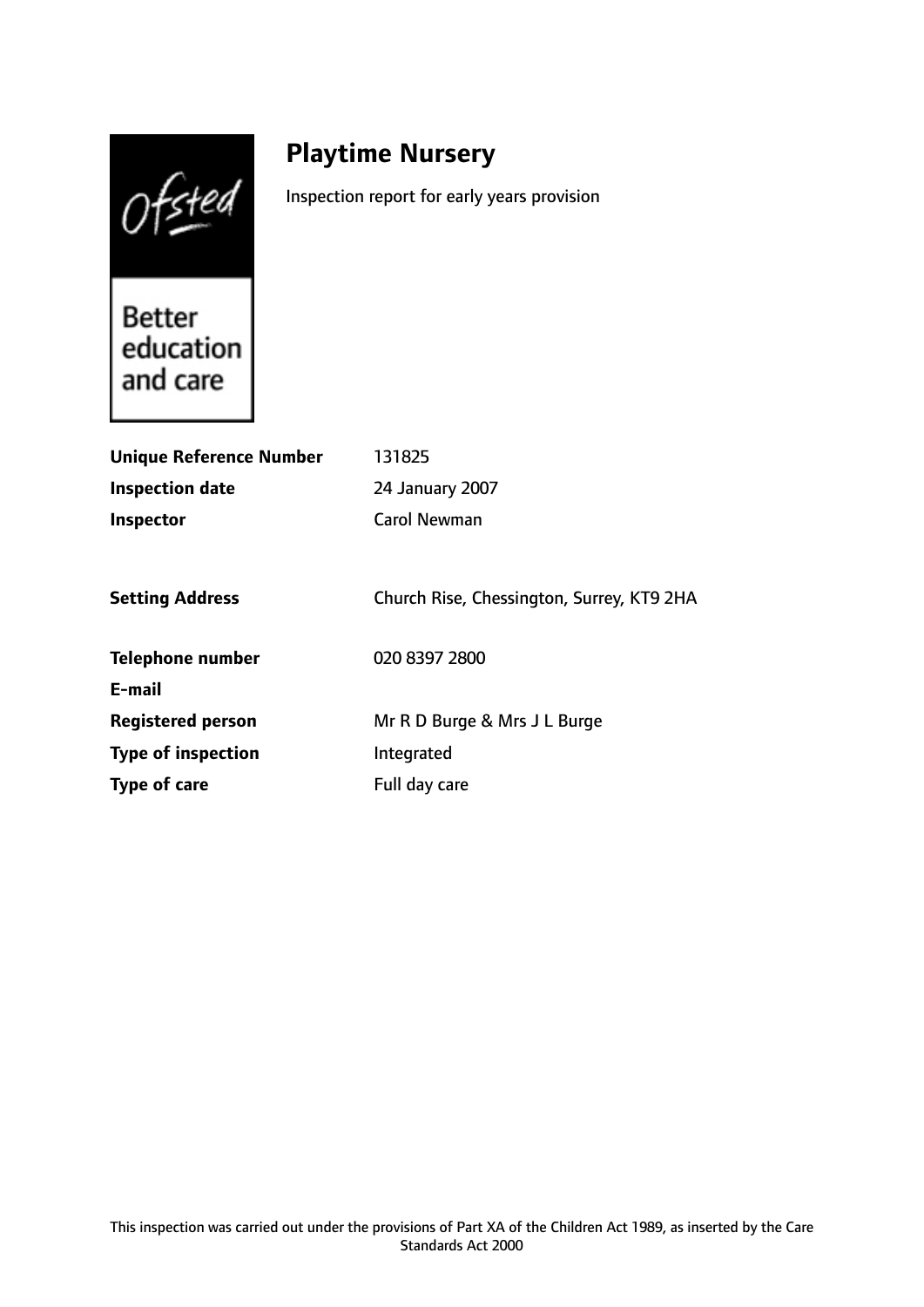## **ABOUT THIS INSPECTION**

The purpose of this inspection is to assure government, parents and the public of the quality of childcare and, if applicable, of nursery education. The inspection was carried out under Part XA Children Act 1989 asintroduced by the Care Standards Act 2000 and, where nursery education is provided, under Schedule 26 of the School Standards and Framework Act 1998.

This report details the main strengths and any areas for improvement identified during the inspection. The judgements included in the report are made in relation to the outcomes for children set out in the Children Act 2004; the National Standards for under 8s day care and childminding; and, where nursery education is provided, the *Curriculum guidance for the foundation stage.*

The report includes information on any complaints about the childcare provision which Ofsted has received since the last inspection or registration or 1 April 2004 whichever is the later.

#### **The key inspection judgements and what they mean**

*Outstanding: this aspect of the provision is of exceptionally high quality Good: this aspect of the provision is strong Satisfactory: this aspect of the provision is sound Inadequate: this aspect of the provision is not good enough*

For more information about early years inspections, please see the booklet *Are you ready for your inspection?* which is available from Ofsted's website: *www.ofsted.gov.uk.*

#### **THE QUALITY AND STANDARDS OF THE CARE AND NURSERY EDUCATION**

On the basis of the evidence collected on this inspection:

The quality and standards of the care are good. The registered person meets the National Standards for under 8s day care and childminding.

The quality and standards of the nursery education are good.

#### **WHAT SORT OF SETTING IS IT?**

Playtime Nursery opened in 1979. It operates from a converted, single storey building in Chessington in the London Borough of Kingston. A maximum of 42 children may attend the nursery at any one time. The nursery is open each weekday from 07:30 to 18:00, all year round. Children have access to a secure, enclosed outdoor play area.

There are currently 78 children, aged from six months to under five years, on roll. Of these, 14 children receive funding for nursery education. Children come from the local community. The nursery currently supports a number of children with learning difficulties and/or disabilities and also supports a number of children who speak English as an additional language.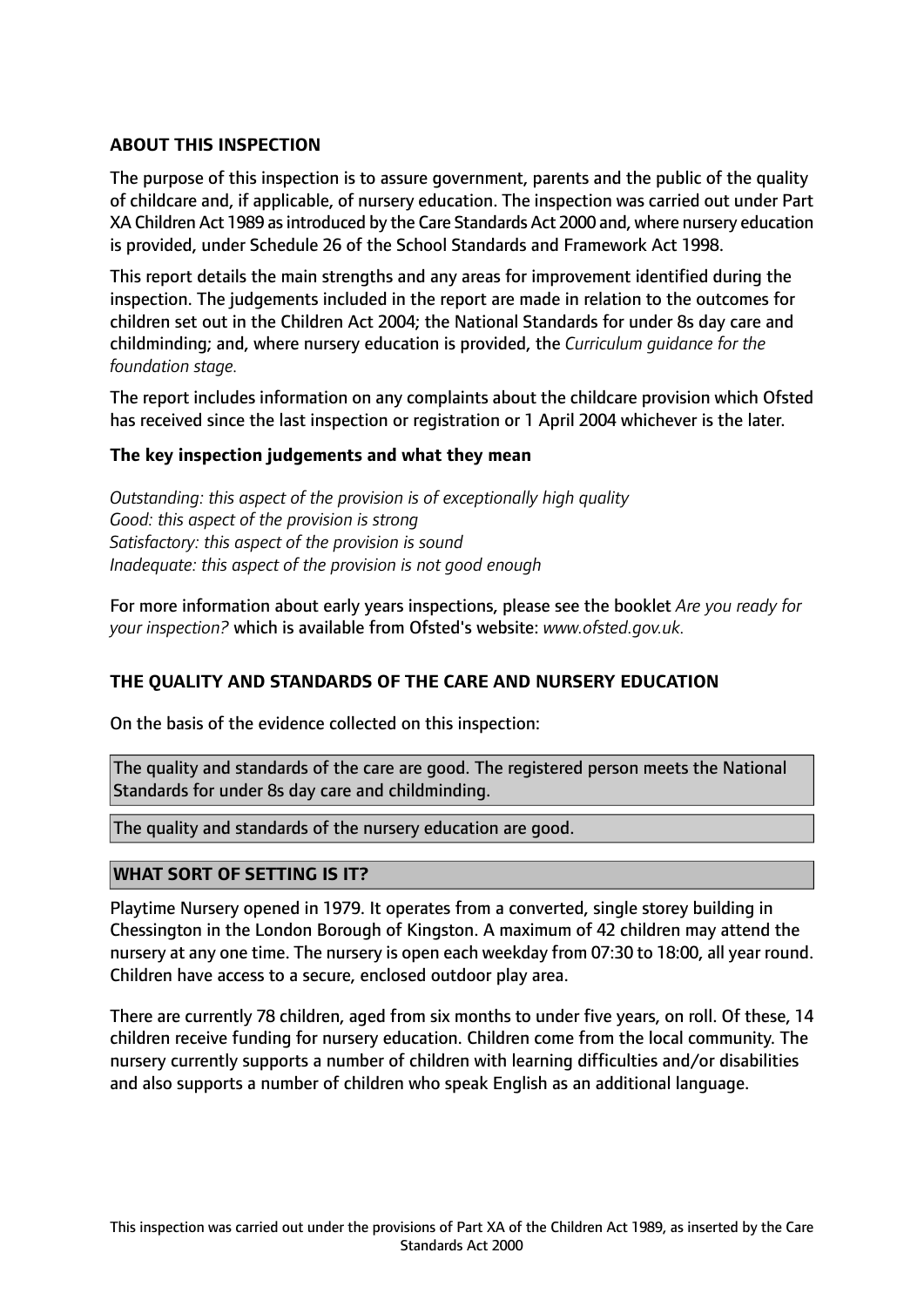The nursery employs 12 staff, 11 of whom including the manager, hold an appropriate early years qualification. Six members of staff are currently on a further training programme. Seven members of staff hold a current first aid certificate.

The setting receives support from the Early Years Childcare Service.

# **THE EFFECTIVENESS OF THE PROVISION**

#### **Helping children to be healthy**

The provision is satisfactory.

Some good daily routines and explanation helps the oldest children understand that washing hands after visiting the toilet reduces the risk of passing on germs. However, younger children are not always reminded to wash their hands after using the potty and children's hands are not cleaned when their nappies are changed, to encourage good early hygiene practices.

Children play very happily in premises that are regularly cleaned at the end of each day and most resources are well maintained. However, some soft furnishings are soiled and the setting do not operate a "no shoes" policy in any areas of the nursery. This means that babies and young children learn to crawl and walk on dirty floors and carpets, which compromises their health.

Children who are infectious do not attend thus preventing the spread of contagious ailments. Parents give prior written consent to administer medication that ensures children receive the correct dosage according to their needs; permission to seek emergency medical treatment is requested. Most staff hold a current first aid certificate. This ensures children's welfare in the event of a serious accident. However, some contents of the first aid box have passed their expiry date and are therefore no longer considered sterile for use with the children.

Children benefit from a healthy diet. They enjoy nutritiously balanced meals brought in by outside caterers. Children help themselvesto fruit during snack time and main meals are plentiful. Staff gather all relevant information regarding diet and medical history. This ensures children's individual dietary and medical needs are met. Fresh drinking water is available at all times and children confidently help themselves, or ask staff to hand them their beakers. Babies are offered regular drinks throughout the day.

Staff use the Birth to three matters framework to support children's development as they gain strength and co-ordination. Staff follow babies' individual routines for eating and sleeping. This ensures continuity of care and contributes to their physical well-being. Babies receive lots of warmth and affection. This supports their emotional well-being and gives them the confidence to explore new experiences.

There are daily opportunities for outdoor play that contribute to children's good health. Children enjoy plenty of fresh air and along with the staff, make very good use of the outdoor area, particularly at inspection when there was snowfall. Children move confidently and in a variety of ways. They are competent when using the climbing frame and when bouncing on the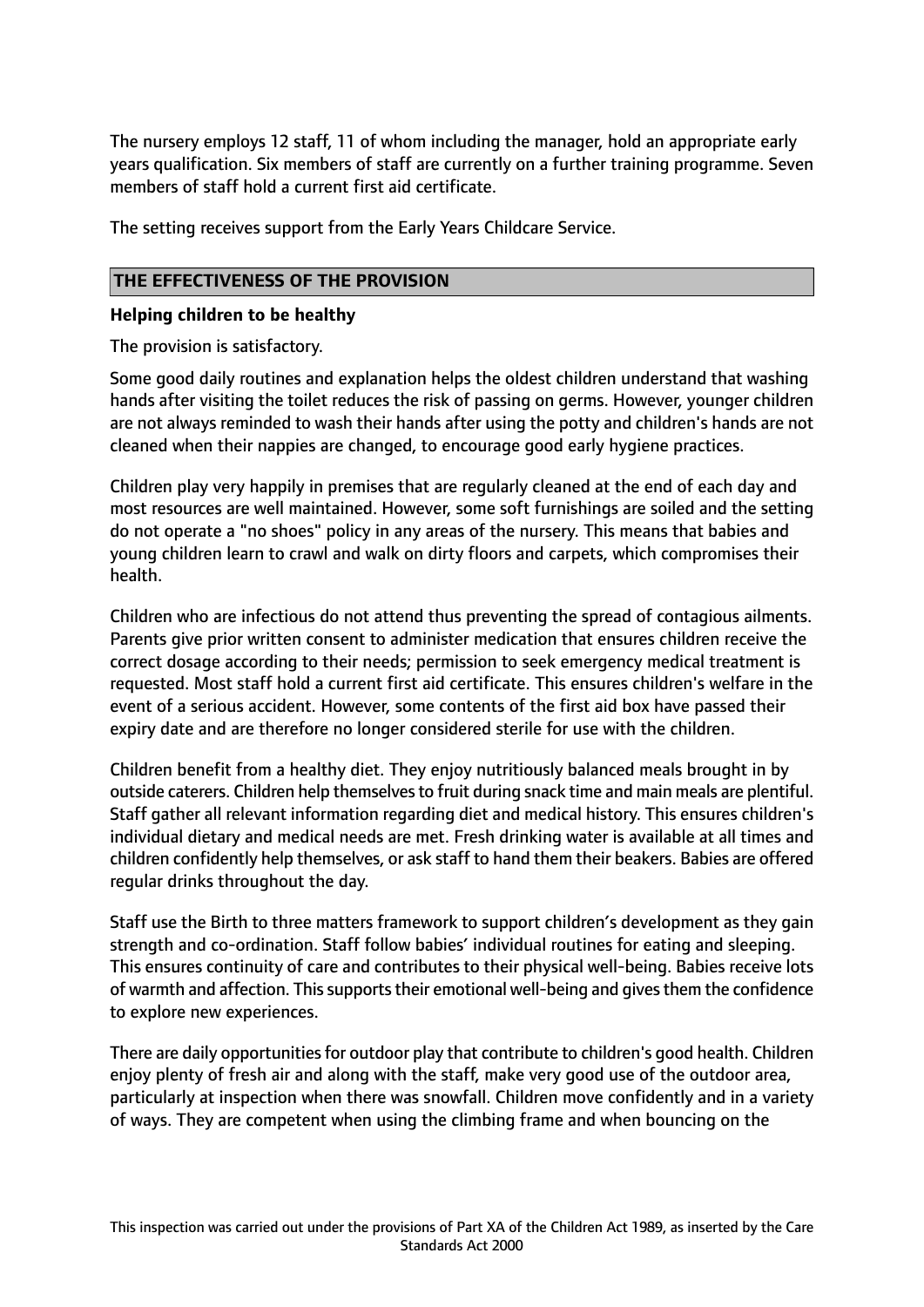trampoline. They show good co-ordination when taking part in activities such as the football skills coaching.

Children'ssmall manipulative skills are developing well. They are very competent when selecting and using small equipment such as scissors and glue sticks. They willingly copy letters on a whiteboard and they write their own labels for their displays with good pencil control.

# **Protecting children from harm or neglect and helping them stay safe**

The provision is satisfactory.

Children benefit from playing in a spacious very well-organised environment. This allows them to move around and play safely. The nursery is very welcoming for the children. Well displayed children's work shows that staff value the children's contributions and encourages children to take pride in their achievements.

Carefully selected toys ensure children have a good choice of safe and suitable resources for all ages and stages of development. Toys and resources are stored effectively so that children can reach them easily. Children benefit from their own cots and bedding located in a separate bedroom, so that they feel secure and develop a sense of ownership when resting. Sleeping children are regularly checked to ensure their well being.

Staff deployment is very good and guarantees children are well-supervised and safe at all times. There are effective emergency evacuation procedures in place. However, these are not practised and documented sufficiently. Fire detection equipment is not maintained in working order and this compromises the safety of the children. There are regular risk assessments both indoors and out that contribute to the identification and prompt resolution of most hazards. When staff notice any maintenance or safety issues they are entered in a book and resolved by the proprietor. There are clear procedures for outings that ensure children's safety.

Most staff have a sound knowledge of child protection issues and the procedures to be followed. This promotes and safeguards children's welfare within the setting. Staff attend regular training in this area and staff are reminded of their responsibilities during induction. However, the written child protection policy does not include details of the procedures to be followed in the event of an accusation being made against a member of staff.

#### **Helping children achieve well and enjoy what they do**

The provision is good.

Children are happy, confident and relaxed. They are developing good relationships and get on well with their peers. Children are interested in the wide range of resources available and spend time concentrating on activities. For example, babies explore flour enthusiastically and toddlers take care not to mix the colours as they keenly paint their cereal boxes. Lots of praise and encouragement develops children's self-esteem.

Staff read to children and ask questions to develop children's language. Children's creative and imaginative development is encouraged through activities such as art and craft, junk modelling, painting, listening to music, singing, dancing, role-play and dressing up. Staff make good use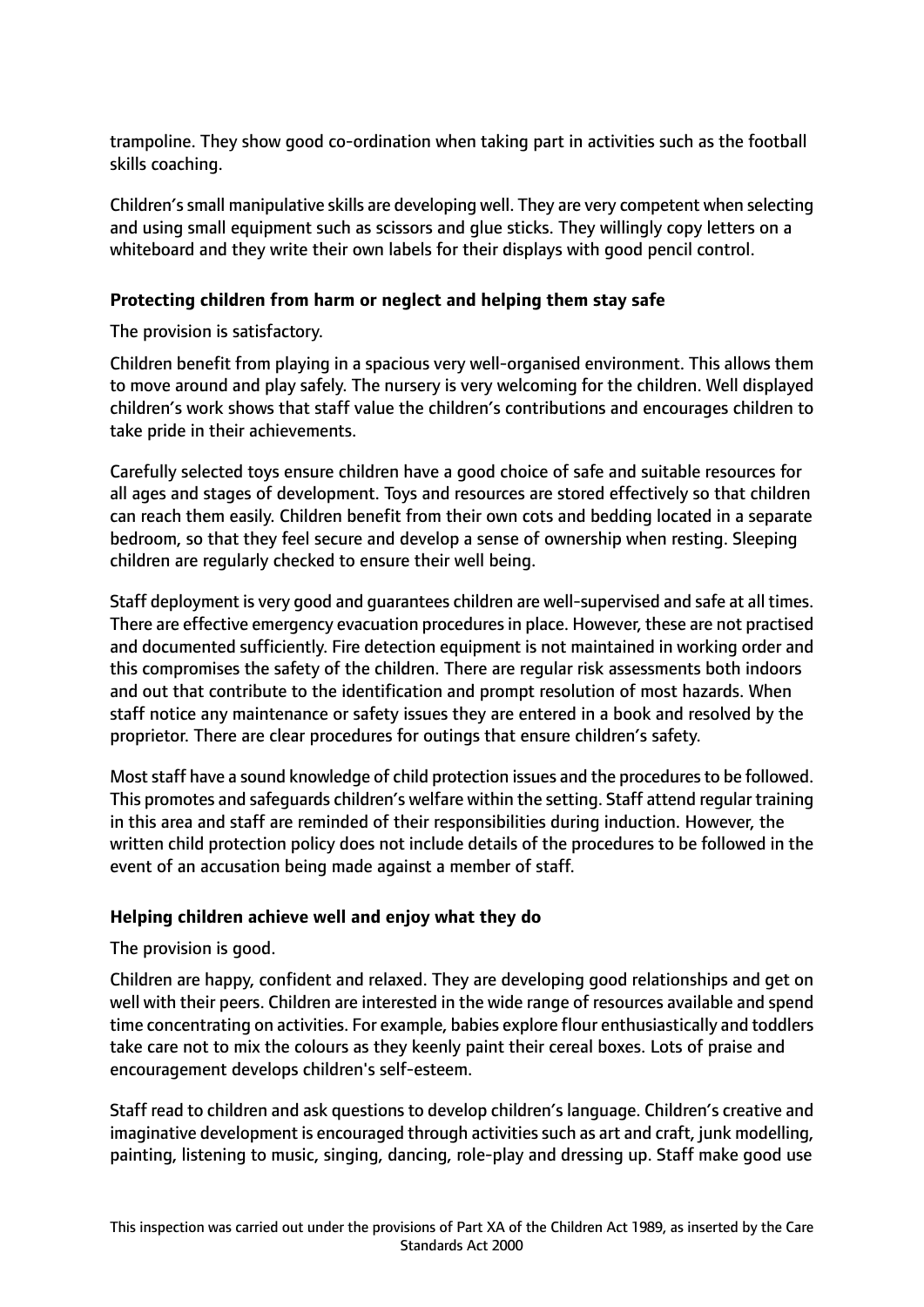of the Birth to three matters framework to ensure that activities for babies and children under three are appropriate.

#### Nursery Education

The quality of teaching and learning is good. Staff plan a range of activities that cover the six areas of learning. Staff make regular observations and record achievements in children's profiles. This helps the staff plan for each child to ensure their learning and developmental needs are met. However, the use of observations and record keeping is not wholly effective in identifying children's individual next steps, through the stepping stones towards the early learning goals, to ensure children's learning is moved on at a good pace.

Children concentrate well. They make choices about their activities and spend a good deal of time copying letters, playing musical instruments and looking at books. They understand the need to share and take turns when playing together. Good support from caring staff means children are very polite, behave very well and respond to requests for good behaviour. Children show independence as they attend to their personal needs. For example, they serve their lunches, hang up their own pictures and pour their drinks at the snack bar.

Children enjoy many opportunities to paint, draw and make models. Art and craft work is linked to the theme and well displayed.

Children are confident speakers and express themselves well using good vocabulary. Children recognise and write some letters correctly. They competently write the labels for the art and craft displays. Children enjoy choosing and joining in favourite action songs from the song board. They experiment with sound and dance along as they tap out rhythms on the drums. They listen very well to stories and take turns when speaking in large and small groups.

Children count confidently, using one number for each item and take pleasure in simple addition activities. For example, when playing the butterfly game, children count their butterflies and know that four red ones and one green one make five altogether. Many activities, such as jumping in a circle help children recognise shape. They make patterns using feathers at the mathematical development table as part of their "Clothes Around the World" topic.

Children use their imagination very well and staff encourage this. For example, children enthusiastically pretend to be ballet dancers and know that ballet shoes are slippery. They operate the washing machine as they work in the home corner and competently use the mouse to operate the computer. During adult led computer time, children know that old bottles are recycled at the bottle bank to make new bottles.

Children celebrate a range of festivals to help them develop an understanding of cultural diversity. As part of their topic work, children dress up in the kimono and pretend to eat with the chopsticks. At story time, staff encourage the children to make up stories using the puppets. They ask the children questions to stimulate thoughts and assist children to express themselves fully.

Children investigate using their senses and staff make very good use of spontaneous learning opportunities. For example, at inspection staff rearranged the children's activities so that they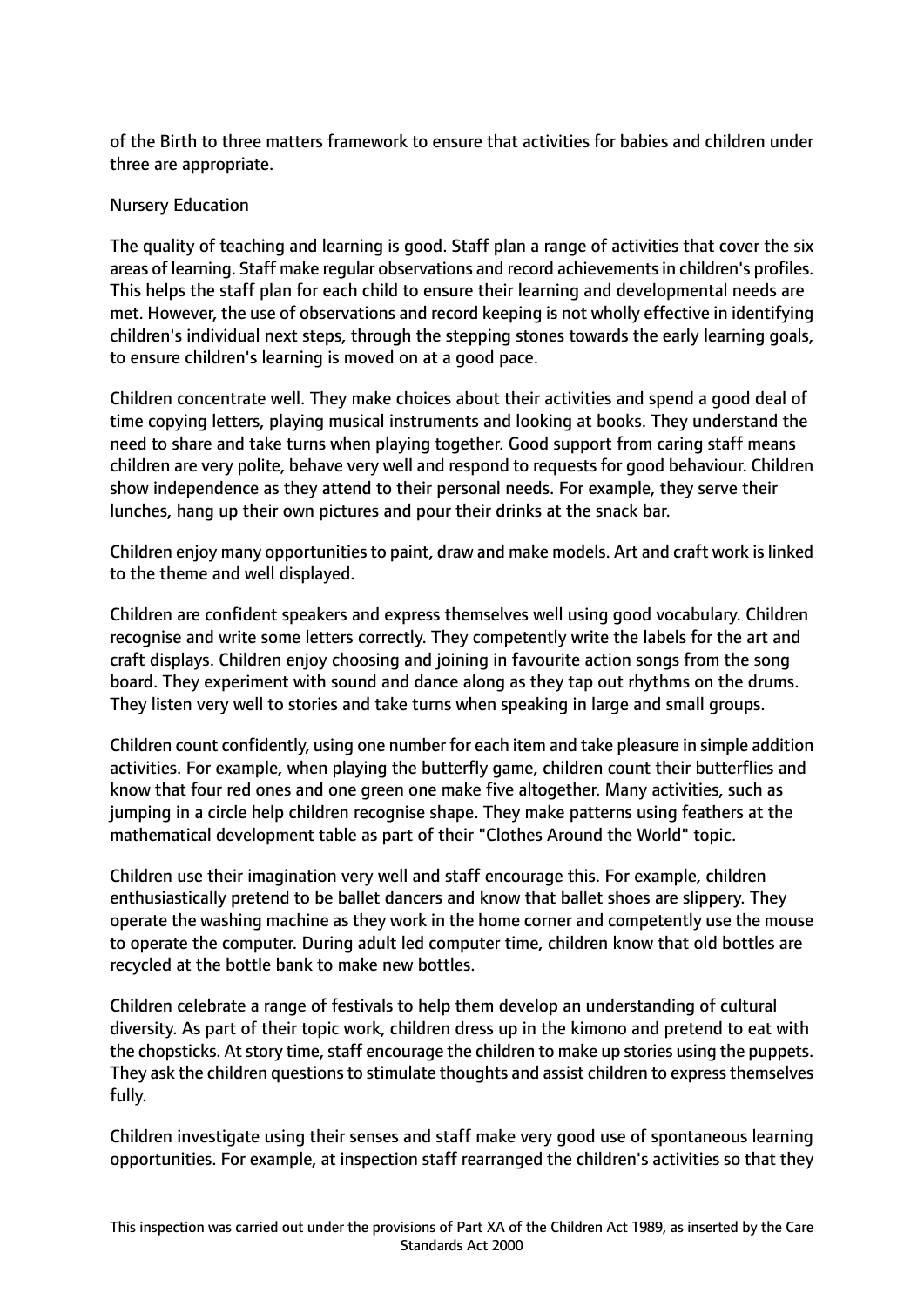could make full use of the snowfall. Children spent time working together to explore the texture and feel as they made their snowman. The children were very proud of their achievement.

## **Helping children make a positive contribution**

The provision is good.

Constant praise and encouragement helps children develop a positive self-image. They talk happily about their home life and things that are important to them. Staff have a positive attitude towards diversity. Children become aware of their own and other cultures through a very good range of resources, wall displays and planned activities. Good procedures are in place to ensure children with English as an additional language can access all activities. The setting uses the local authority assessment tool effectively to assess the children's progress. Children's spiritual, moral, social and cultural development is fostered.

There are good systems in place to support children who have learning difficulties and/or disabilities. Close liaison with parents and key workers ensures all children's needs are well planned for and met. Three members of staff are trained in the use of Makaton which helps children who have learning/hearing difficulties to participate fully.

Children develop a good understanding of right and wrong. They behave well and are polite. Children learn important social skills such as sharing and listening to each other. Children enjoy each other's company and treat each other kindly.

Staff in the baby room give daily feedback to parents either verbally or through a daily sheet where information regarding the children's daily activities, food intake and sleep are noted. This is in accordance with parents preferences and ensures continuity of care. Parents receive good information about the Birth to three matters framework and the foundation stage. The information outlines what and how children will learn. This ensures parents understand that play has an important role in developing children's skills for the next stage of learning.

The partnership with parents and carers is good. Staff ensure that all parents know how their children are progressing and developing. This sharing of information between staff and parents enhances children's learning. Staff involve parents in their child's learning by giving suggestions regarding activities that can extend learning at home. Relationships with parents are friendly and supportive.

#### **Organisation**

The organisation is good.

Leadership and management are good. There are good procedures for recruitment to ensure all staff who work with the children are suitable to do so. An induction programme, many opportunities for staff to attend training and regular appraisals contribute to the continual assessment and development of staff.

The premises layout is very well organised and children are able to play outside several times during each day. Staff deployment is effective and staff work directly with the children at all times. Children receive good support from staff who know them well.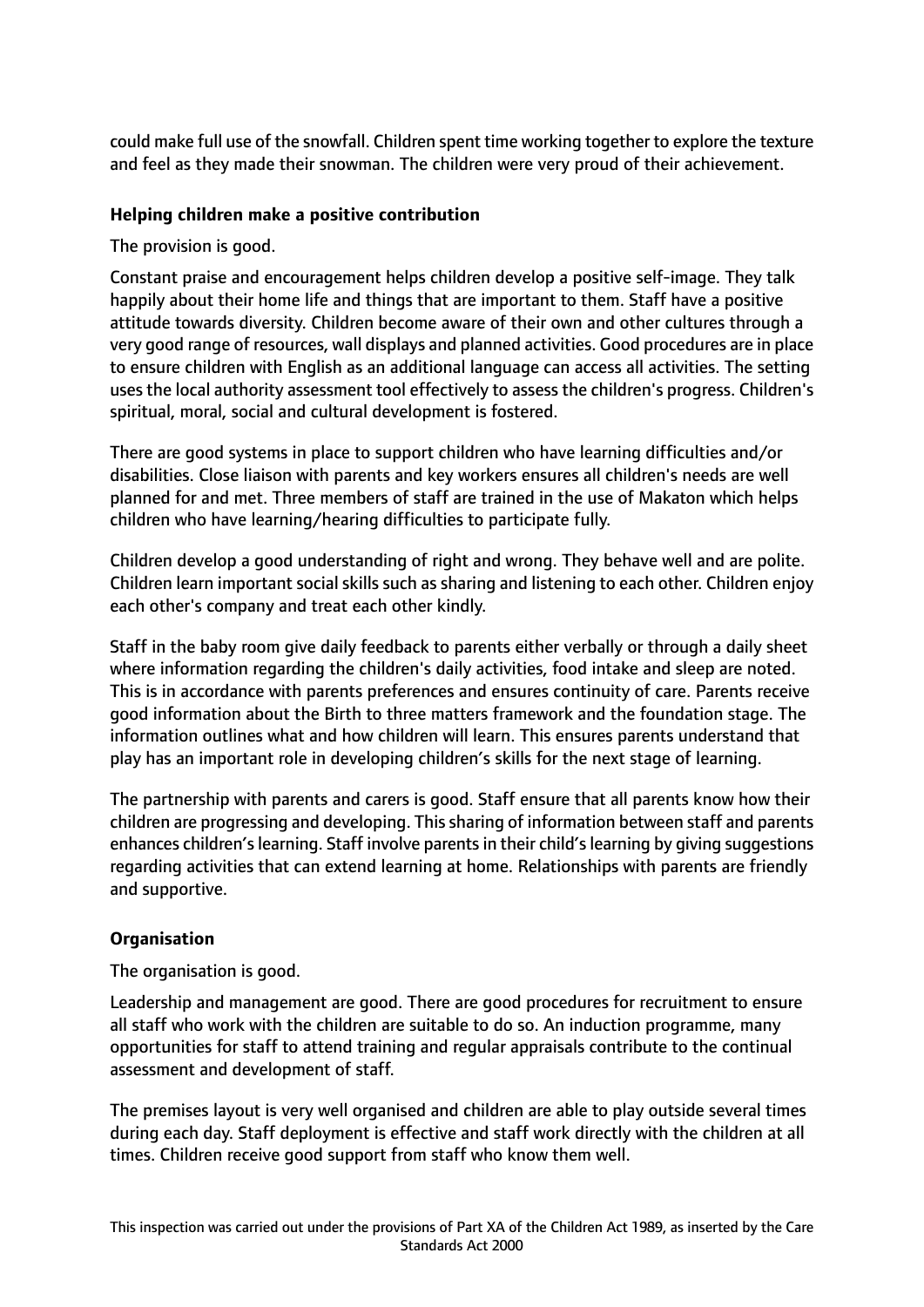The clear aims for the provision are discussed at regular staff meetings and reflect a commitment to improving the quality of care and education. For example, the setting is involved in the local authority quality assurance scheme and the premises are undergoing refurbishment to the kitchen and toilet areas.

All mandatory records are confidential and well maintained to ensure the safe and effective management of the setting, in order to promote children's welfare. The provision meets the needs of the range of the children for whom it provides.

#### **Improvements since the last inspection**

At the last inspection the setting agreed to develop the range of play resources reflecting positive images of ethnicity, gender, religion and disability. The setting have improved their range of resources that reflect positive images of cultural diversity and very good multi-cultural displays are in all rooms of the nursery.

The setting also agreed to improve the condition of the outdoor play area to ensure that it is well-maintained. The outdoor play area has been completely refurbished as part of the local authority quality assurance scheme and is well maintained and inviting for the children.

In addition, the setting agreed to improve the use of developmental observations to identify next steps for learning and improve the content and consistency of developmental reports.

All staff have been on training and now identify children's next steps from their knowledge of the children. However, observations do not link effectively to the children's profiles so that staff can identify children's achievements with regard to their progress through the stepping stones towards the early learning goals.

#### **Complaints since the last inspection**

Since the last inspection, there have been no complaints made to Ofsted that required the provider or Ofsted to take action in order to meet the National Standards.

The provider is required to keep a record of complaints made by parents, which they can see on request. The complaints record may contain complaints other than those made to Ofsted.

#### **THE QUALITY AND STANDARDS OF THE CARE AND NURSERY EDUCATION**

On the basis of the evidence collected on this inspection:

The quality and standards of the care are good. The registered person meets the National Standards for under 8s day care and childminding.

The quality and standards of the nursery education are good.